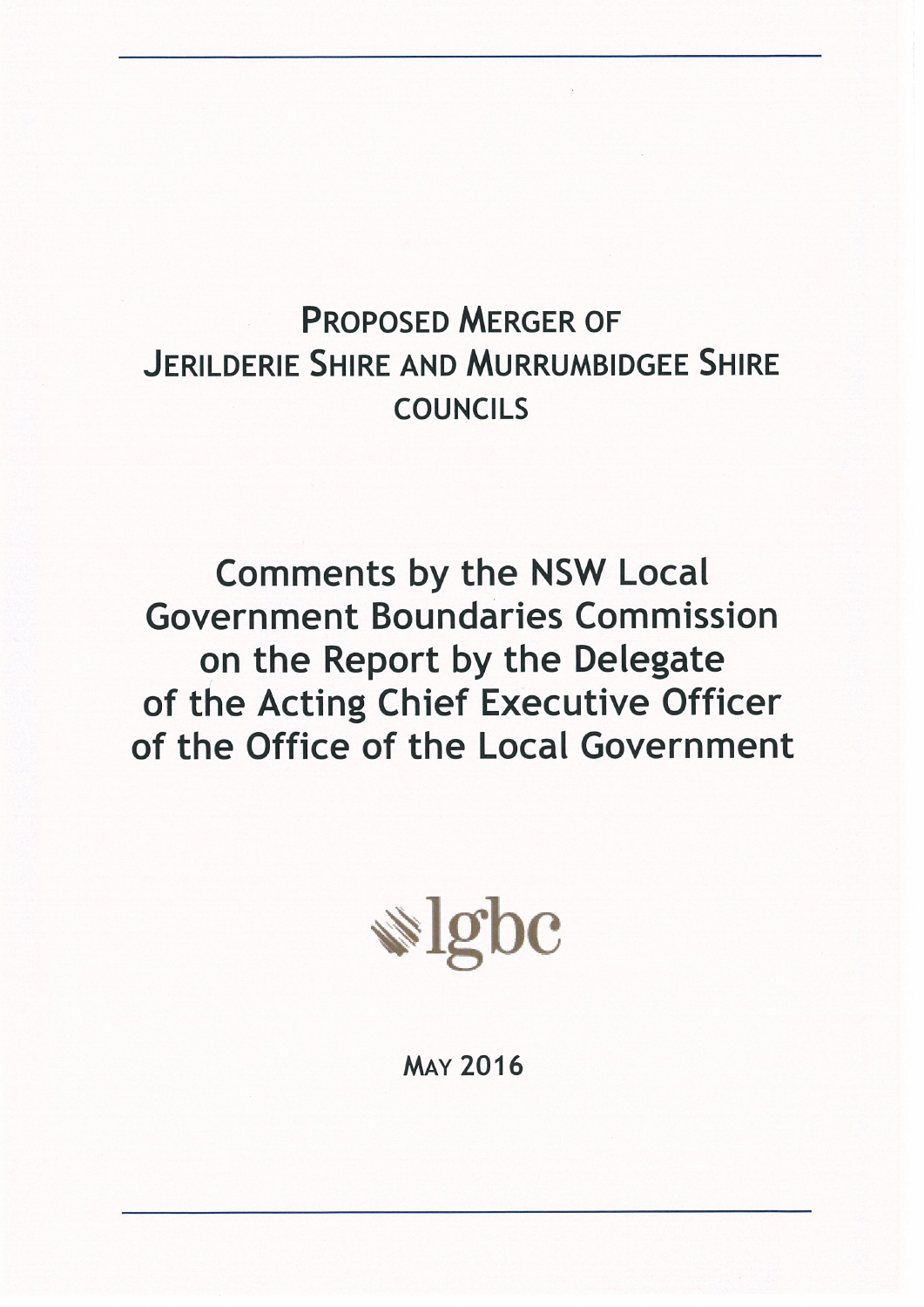

**Local Government Boundaries Commission GPO Box 5341** Sydney NSW 2001

The Hon Paul Toole MP Minister for Local Government Level 17 NE 52 Martin Place, SYDNEY NSW 2000

**Dear Minister** 

#### Proposed merger of Jerilderie Shire and Murrumbidgee Shire councils

The Local Government Boundaries Commission provides its comments on the Delegate's Report into the above merger proposal under section 218F(6) of the Local Government Act 1993.

Yours sincerely

Bob Sent

**RJ** Sendt Chairperson 3 May 2016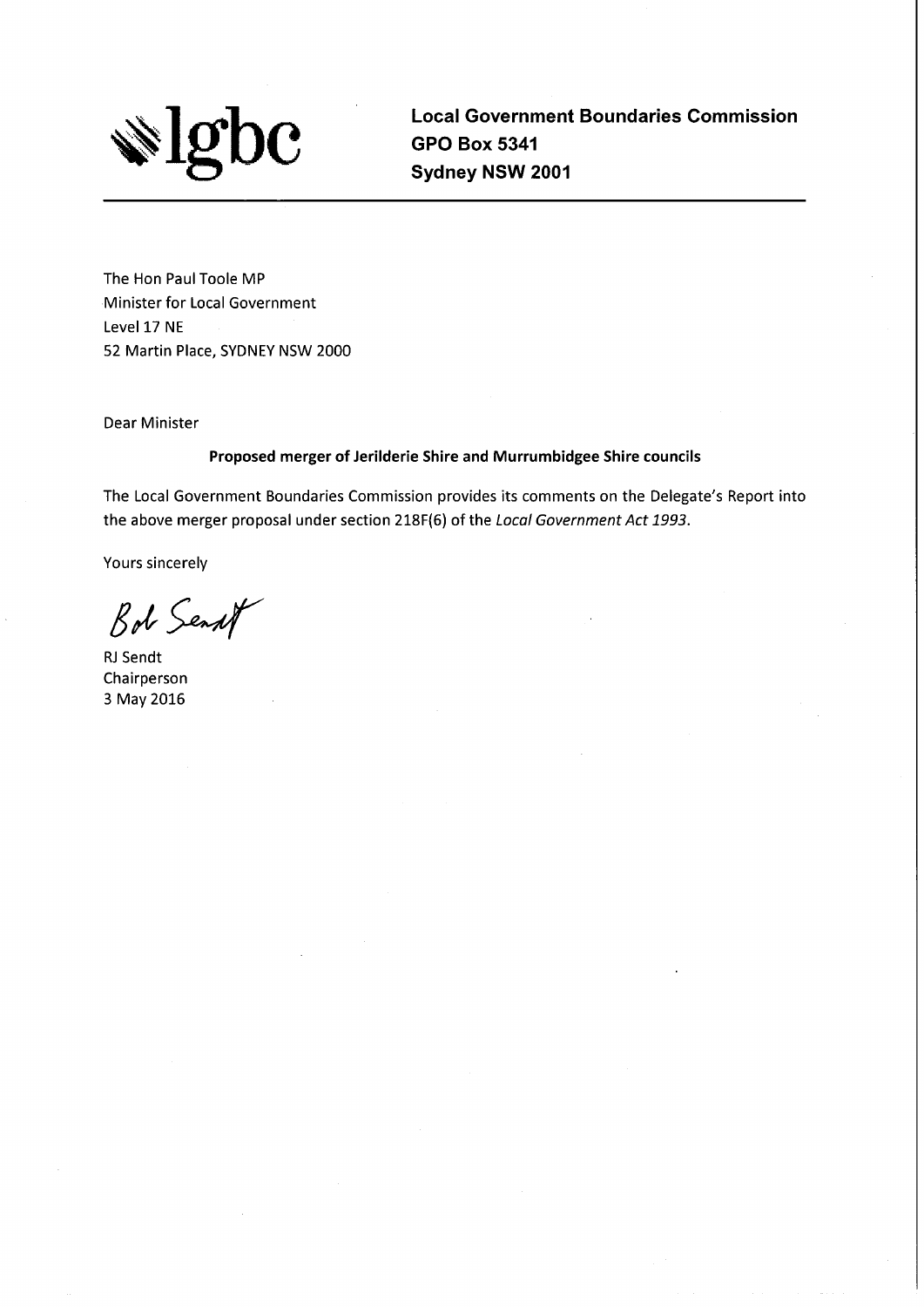# **1. Summary of Local Government Boundaries Commission comments**

The Boundaries Commission has reviewed the Delegate's Report on the proposed merger of Jerilderie Shire Council and Murrumbidgee Shire Council to determine whether it shows the legislative process has been followed and the Delegate has taken into account all the factors required under the *Local Government Act 1993* (the Act).

#### **The Commission has assessed that:**

- **the Delegate's Report shows that the Delegate has undertaken all the processes required by section 263 of the Act***,*
- **the Delegate's Report shows that the Delegate has adequately considered all the factors required by section 263(3) of the Act, with the exception of the factor listed under subsection 263(3)(e5) (diverse communities), and**
- **the Delegate's recommendation in relation to the proposed merger is supported by the Delegate's assessment of the factors.**

# **2. Summary of the merger proposal**

On 17 February, the Minister for Local Government referred a proposal to merge the local government areas of Jerilderie and Murrumbidgee to the Acting Chief Executive of the Office of Local Government for examination and report under the Act. The following map shows the proposed new council area (shaded in green).



*Proposed merger of Jerilderie and Murrumbidgee*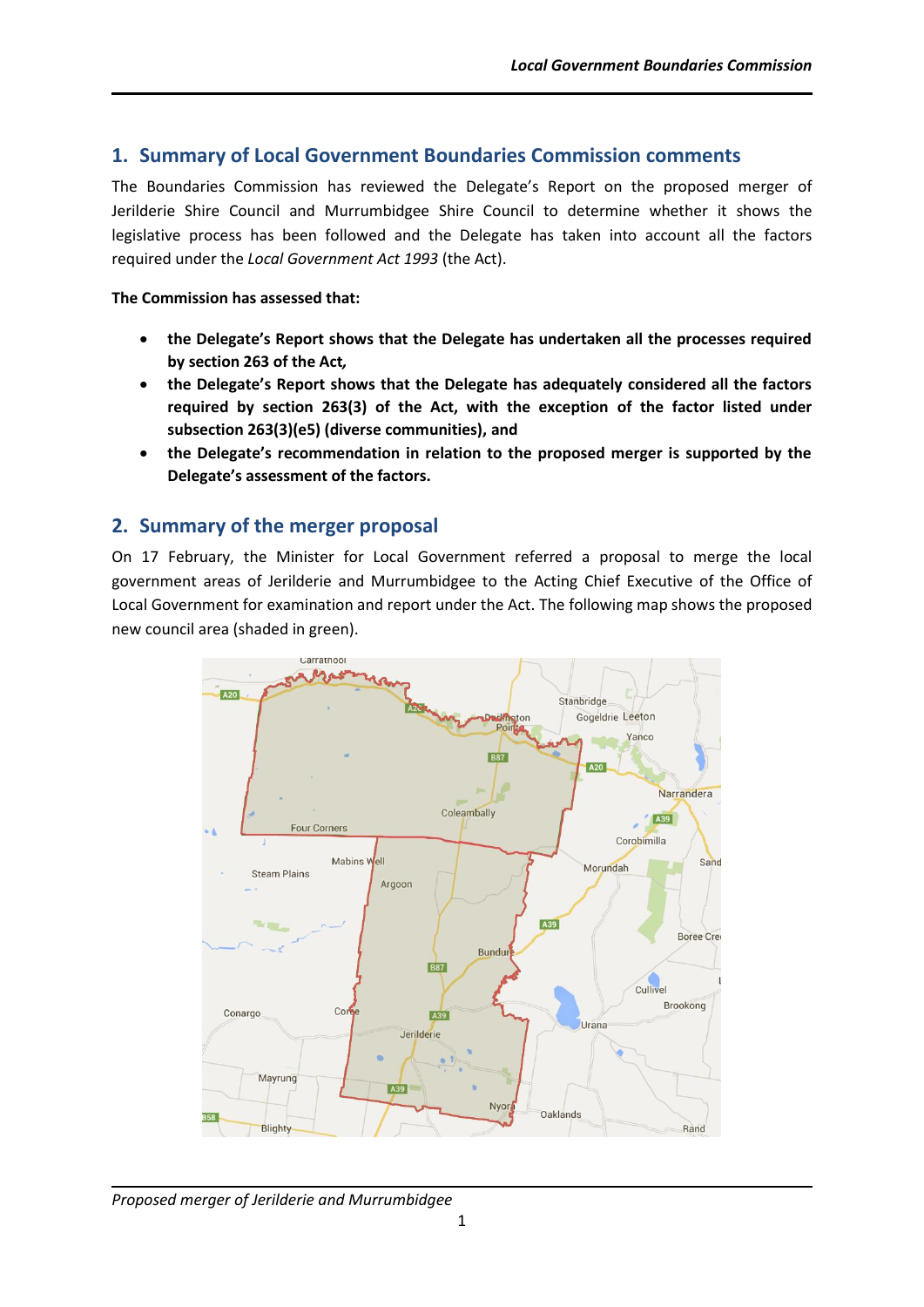| Council <sup>1</sup>       | 2016  | 2031  |
|----------------------------|-------|-------|
| Jerilderie Shire Council   | 1.450 | 1.250 |
| Murrumbidgee Shire Council | 2.200 | 1.800 |
| New Council                | 3,650 | 3,050 |

The proposal would have the following impacts on population across the two councils.

*Source: NSW Department of Planning & Environment, 2014 NSW Projections (Population, Household and Dwellings).*

The Acting Chief Executive delegated the function of examining and reporting on each of the proposals to a number of people, known as 'Delegates'. Delegates are required to examine and report upon each merger proposal rigorously and fairly. The examination process includes Delegates calling for submissions and holding a public inquiry on each proposed council merger. Delegates are to prepare a report on the proposal and provide that report to the Local Government Boundaries Commission.

# **3. Role of the Local Government Boundaries Commission**

The Local Government Boundaries Commission is an independent statutory authority constituted under section 260 of the Act. The Boundaries Commission examines and reports on any matter referred to it by the Minister in relation to the boundaries of local government areas and the areas of operation of county councils.

The Boundaries Commission has several functions under the Act. In the current context (where the Minister has elected to refer the proposal to the Office of Local Government, rather than the Boundaries Commission, for examination), the most relevant Commission functions are set out in section 218F(6) of the Act. This section requires:

- the Chief Executive to furnish the Report on the examination of the merger proposal to the Boundaries Commission for review and comment, and
- the Boundaries Commission to review the Report and send its comments to the Minister.

The Commission's role does not involve re-examining the advantages and disadvantages of the proposed mergers, accepting submissions or holding public inquiries.

# **4. Delegate's recommendations**

The Delegate's key recommendation is that the proposal be implemented.

The Delegate also made a number of findings and recommendations, including:

- *"Although the KPMG assessment assumes seven councillors for the new council the analysis shows nine councillors would be better. This number spread across three wards (one covering*  each of the three communities) would provide representation to each of the three *communities in the new council."*
- *"Given that Jerilderie will still be the name of the town in a merged Shire it would seem acceptable that the new merged council be named Murrumbidgee Shire Council."*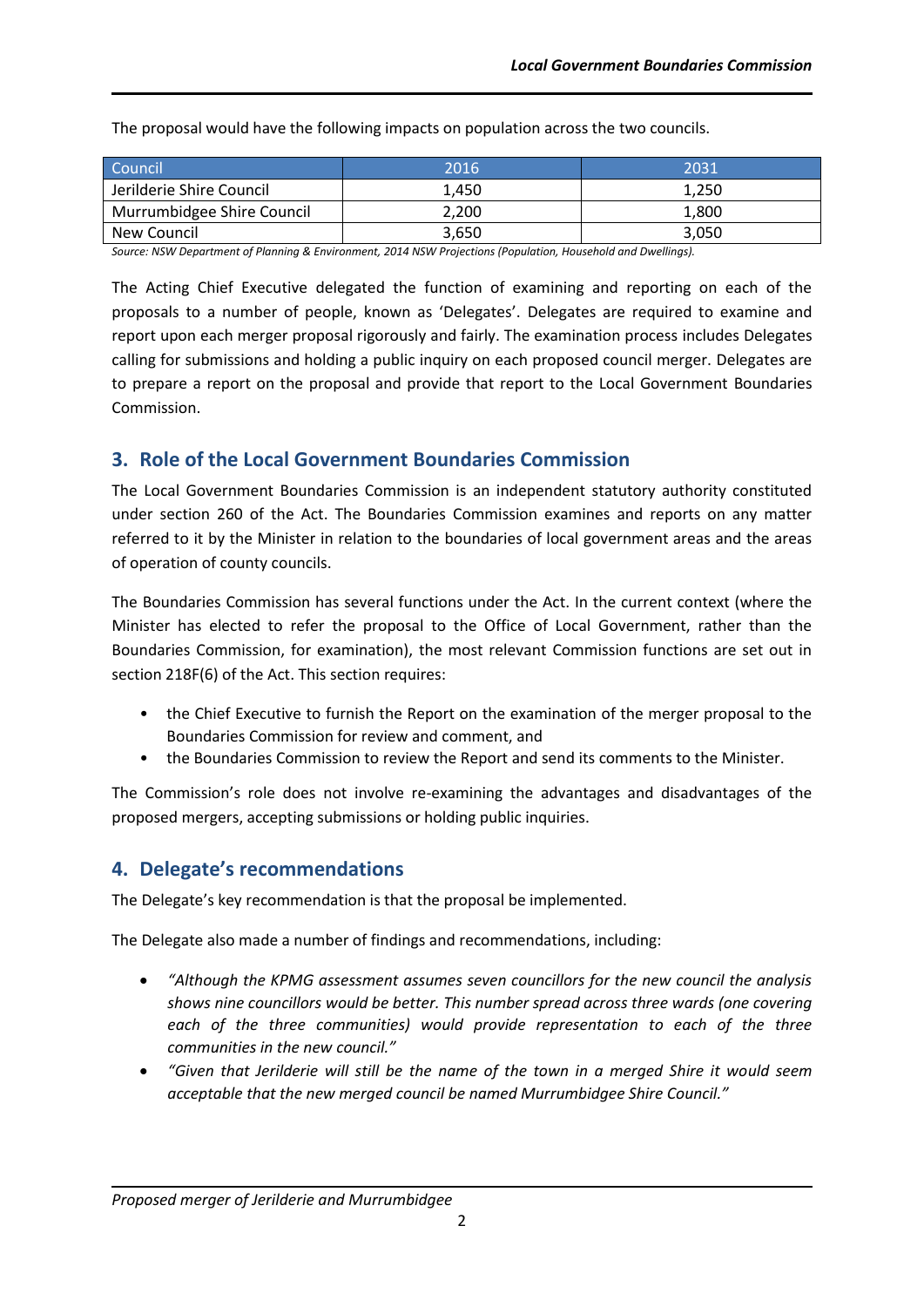# **5. The Commission's detailed comments**

# *5.1 Review of the process followed by the Delegate*

Under the Act, the Delegate is required to undertake certain processes in examining a merger proposal. These processes include holding an inquiry, allowing members of the public to attend meetings as part of the inquiry and calling for submissions. As part of its review of the Delegate's Report, the Commission has looked at whether these processes were followed.

In total the Delegate considered 480 written and verbal submissions from the public, community and other organisations, and councils.

The Delegate held one public inquiry on 16 March 2016 at the Jerilderie Civic Hall, and one public inquiry on 17 March 2016 at the Darlington Point Sports Club.

*The Commission's view is that the Delegate has met the relevant requirements, while noting there is no evidence in the Report that reasonable public notice was given for the public inquiries.*

# *5.2 Review of the Delegate's consideration of the factors specified in the Act*

Under section 263(3) of the Act, the Delegate is required to have regard to a range of factors when considering a merger proposal.

*Overall the Commission's view is that the Report shows the Delegate adequately considered all the factors, with the exception of diverse communities.*

The Commission has formed this view based on its review of the discussion presented in the Delegate's Report. The Commission specifically considered whether the extent of that discussion adequately canvassed the range of issues raised in the written submissions made to the Delegate, the views expressed at the public hearings and other information that would have been available to the Delegate.

The Commission makes the following comments relating to each factor:

# *5.2.1 Financial factors*

Section 263(3)(a) of Act requires the Delegate to have regard to:

*"the financial advantages or disadvantages (including the economies or diseconomies of scale) of any relevant proposal to the residents and ratepayers of the areas concerned".*

The Delegate noted that the KPMG analysis of the proposal by Jerilderie Council estimated net financial savings of \$2 million over 20 years.

The Report noted the Independent Pricing and Regulatory Tribunal (IPART) 2015 finding that both Councils were 'Not Fit', as part of its 'Fit for the Future' review.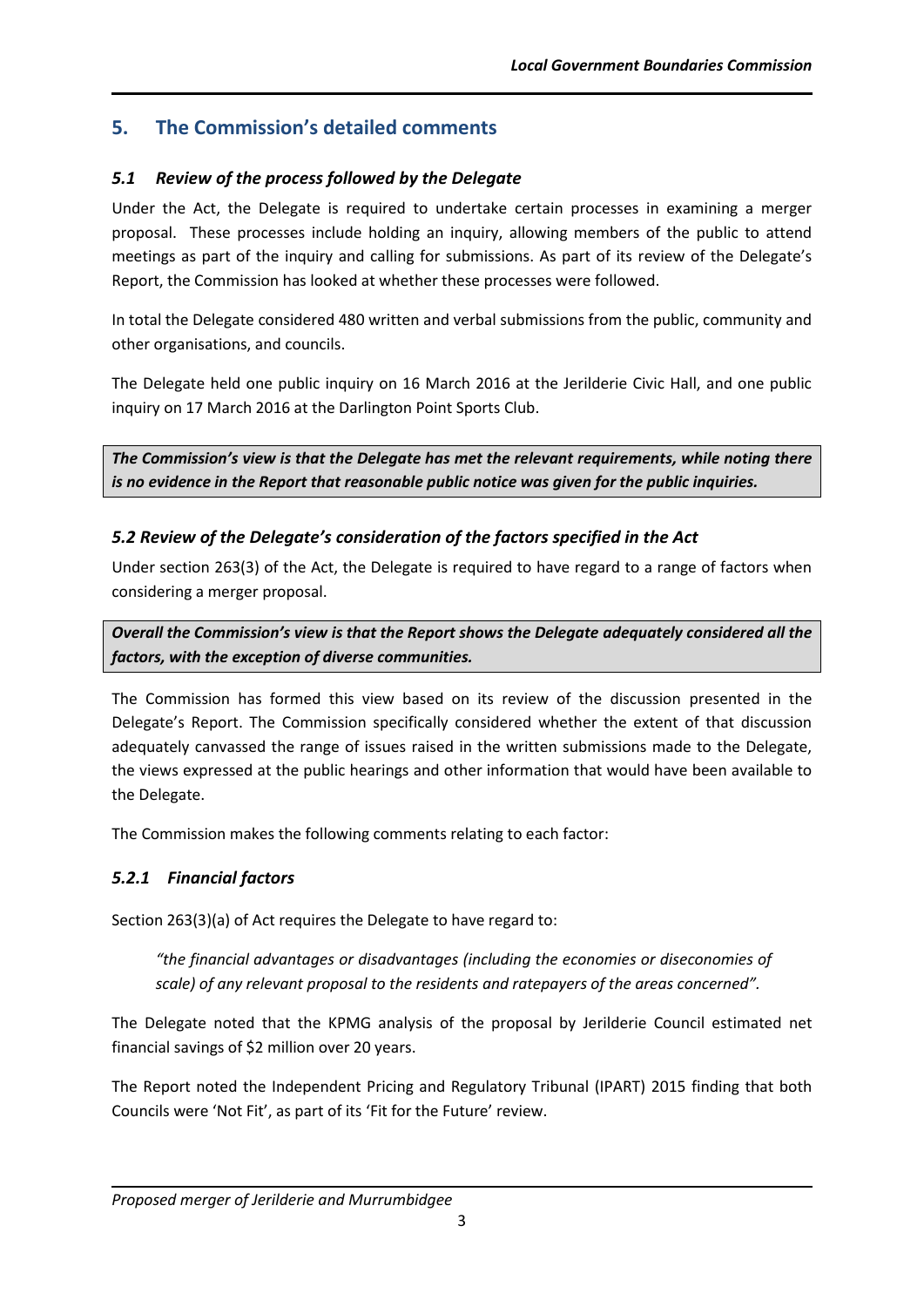The Report also noted that each of the two councils has previously indicated it may seek, or has recently received approval for, a Special Rate Variation (SRV) from IPART.

The Delegate considered it would be a challenge for a merged council to develop an appropriate rating structure to ensure equitable rating across all rate types and regions.

The Delegate conducted an analysis of financial performance indicators, noting that ultimately the KPMG report shows a merged council will potentially generate net financial savings when compared to the existing councils and this will be a financial positive for all residents and ratepayers.

The Delegate concluded that overall the KPMG analysis showed the full merger of Jerilderie and Murrumbidgee Shire Councils would have a positive financial impact. However, he noted that 60% of the KPMG estimate of the \$3 million gross savings from streamlining senior management was from the loss of two 'Tier 3' positions across the two Councils. As neither Council has any Tier 3 positions, the Delegate stated that this would have significant implications for the \$2 million net savings.

Comparatively, the Delegate noted that the KPMG analysis undertaken for each of the proposed mergers (part Jerilderie/Murrumbidgee, part Jerilderie/Berrigan and full Jerilderie/Murrumbidgee) showed the full merger delivering at least 100% greater net savings than either of the individual part merger proposals and 43% greater net savings than the combined part mergers.

*The Commission's view is that the Delegate adequately considered the issues under this factor, while noting the lack of discussion of economies and diseconomies of scale.* 

# *5.2.2 Communities of interest*

Section 263(3)(b) of the Act requires the Delegate to have regard to:

*"the community of interest and geographic cohesion in the existing areas and in any proposed new area".*

As outlined by the Report, agriculture is an important sector for both areas and there are shared services across the areas.

The Delegate concluded the proposed merger would combine a strong community of interest, the Coleambally Irrigation Area (CIA), into the same council. As noted by the Report, this is likely to have a positive material impact as businesses operating in the same irrigation area will now be subject to the same administration under a single council. The bringing together of the CIA under the proposed merger would unite under a single council an important community of interest for the economic future of the region.

*The Commission's view is that the Delegate adequately considered the issues under this factor.*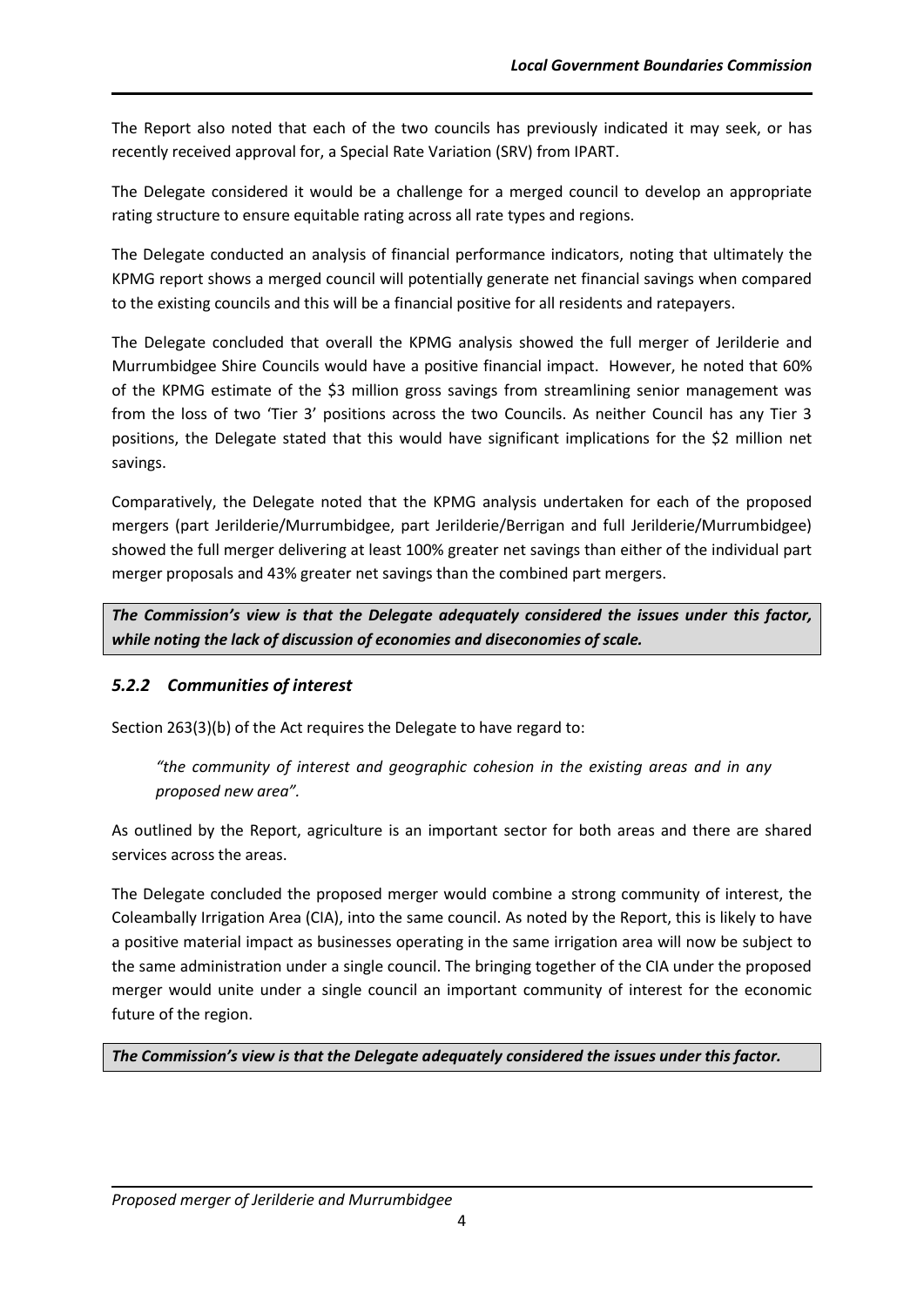## *5.2.3 Historical and traditional values*

Section 263(3)(c) of Act requires the Delegate to have regard to:

*"the existing historical and traditional values in the existing areas and the impact of change on them".*

In examining the historical and traditional values in the existing area, the Delegate noted that both local government areas share commonalities in their history of European settlement and in their contribution to the nation particularly in regards to their agricultural traditions. A number of submissions addressed the strong historical and traditional links across the areas, including the stories of local indigenous culture.

#### *The Commission's view is that the Delegate adequately considered the issues under this factor.*

## *5.2.4 Attitudes of residents and ratepayers*

Section 263(3)(d) of the Act requires the Delegate to have regard to:

*"the attitude of the residents and ratepayers of the areas concerned".*

The Delegate noted Jerilderie Shire Council's submission that its residents and ratepayers strongly objected to the split merger proposal but were willing to support the full merger. The majority of submissions from residents also supported this proposal.

The Delegate further noted that Murrumbidgee Shire Council's submission maintained that the residents of Murrumbidgee remain divided with similar percentages of the population for and against. Its view was also reflected in community submissions, both verbal and written.

The Delegate concluded that Murrumbidgee Shire residents and ratepayers' views on this merger proposal are evenly split, with a slight preference for rejection of this proposal. On the other hand, Jerilderie Shire residents and ratepayers were largely supportive of the merger. Based on submissions received, the Delegate concluded that the majority of residents and ratepayers of the two Councils are supportive of the proposed merger.

*The Commission's view is that the Delegate adequately considered the issues under this factor.* 

#### *5.2.5 Elected representation*

Section 263(3)(e) of the Act requires the Delegate to have regard to:

*"the requirements of the area concerned in relation to elected representation for residents and ratepayers at the local level, the desirable and appropriate relationship between elected representatives and ratepayers and residents and such other matters as it considers relevant in relation to the past and future patterns of elected representation for that area".*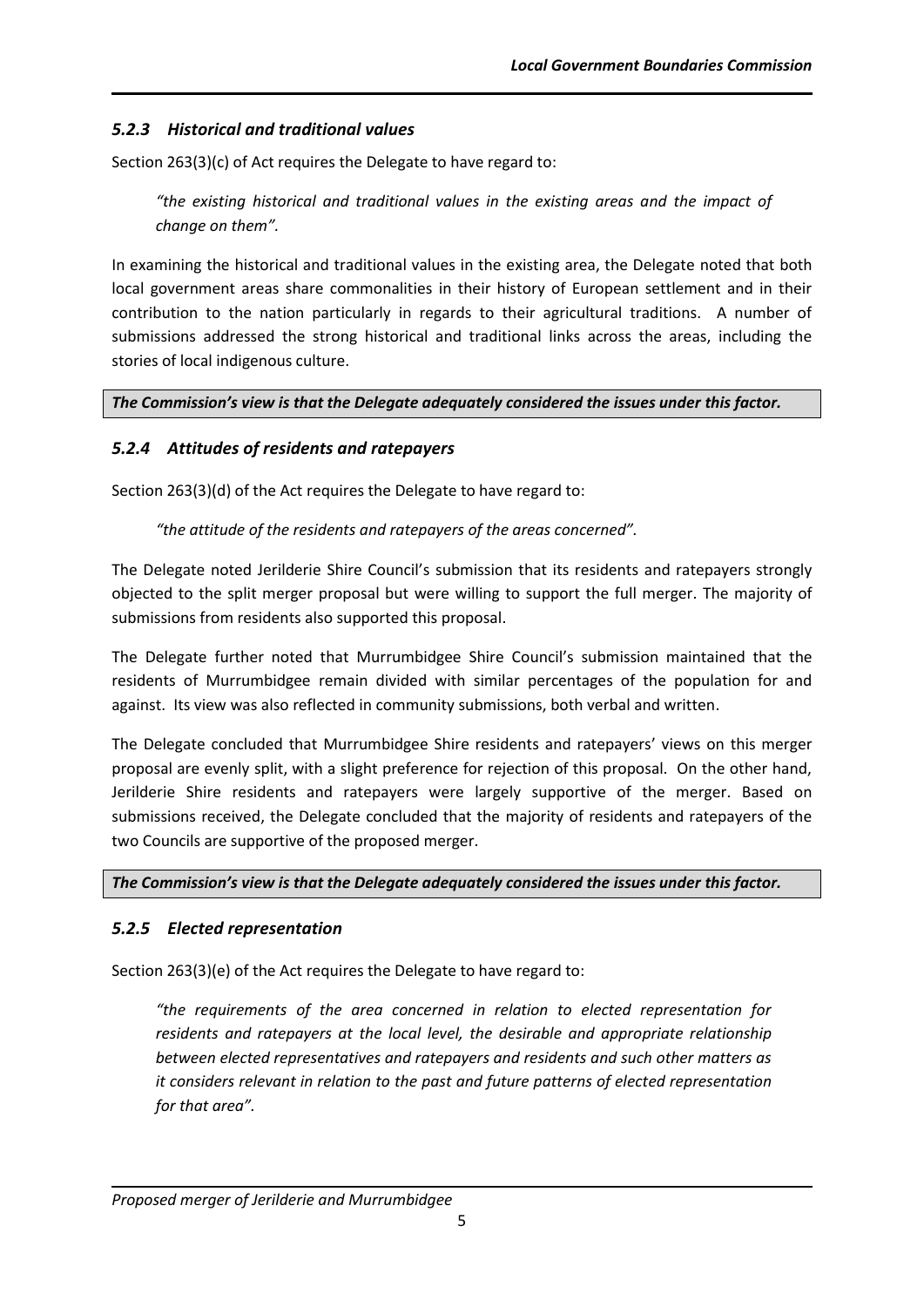The Delegate noted that the merger proposal, if implemented, would change the councillor to population ratios slightly when compared to those currently applicable, particularly for Jerilderie, with the new entity (assuming nine councillors) having a ratio of 1:450, compared to the current ratios in of 1:217 in Jerilderie and 1:421 in Murrumbidgee.

The Delegate further noted that the merger area currently contains three communities of similar size: Jerilderie (pop. 1,070), Coleambally (pop. 1,311) and Darlington Point (pop. 1,376). Under the circumstances, the Delegate concluded that implementing a system of three wards with three councillors in each would be appropriate. This approach would provide representation to each of the three communities in the new council and would also go some way to addressing concerns about the reduced levels of representation under the proposed merger.

The Delegate found that nine councillors would mean a reduction in the net savings forecast in the KPMG analysis

*The Commission's view is that the Delegate adequately considered the issues under this factor.*

#### *5.2.6 Service delivery and facilities*

Section 263(3)(e1) of the Act requires the Delegate to have regard to:

*"the impact of any relevant proposal on the ability of the councils of the areas concerned to provide adequate, equitable and appropriate services and facilities".*

The Delegate considered the many submissions evidencing high levels of service from both Councils, although concerns were expressed about the delay in processing of development applications by Murrumbidgee and the lack of a lifeguard at the Jerilderie swimming pool.

The Delegate noted the challenges faced by Murrumbidgee Council in attracting and retaining suitably qualified staff at all levels of seniority. He noted historical service levels, the capacity of Murrumbidgee Shire Council, and the services and capacity of a new council.

The Delegate concluded that the proposed full merger provided an opportunity to improve services across the newly merged council. The forecast net savings would also provide the opportunity for the new council to deliver improved services.

*The Commission's view is that the Delegate adequately considered the issues under this factor, while noting the limited analysis provided.* 

#### *5.2.7 Employment impacts on staff*

Section 263(3)(e2) of the Act requires the Delegate to have regard to:

*"the impact of any relevant proposal on the employment of the staff by the councils of the areas concerned".*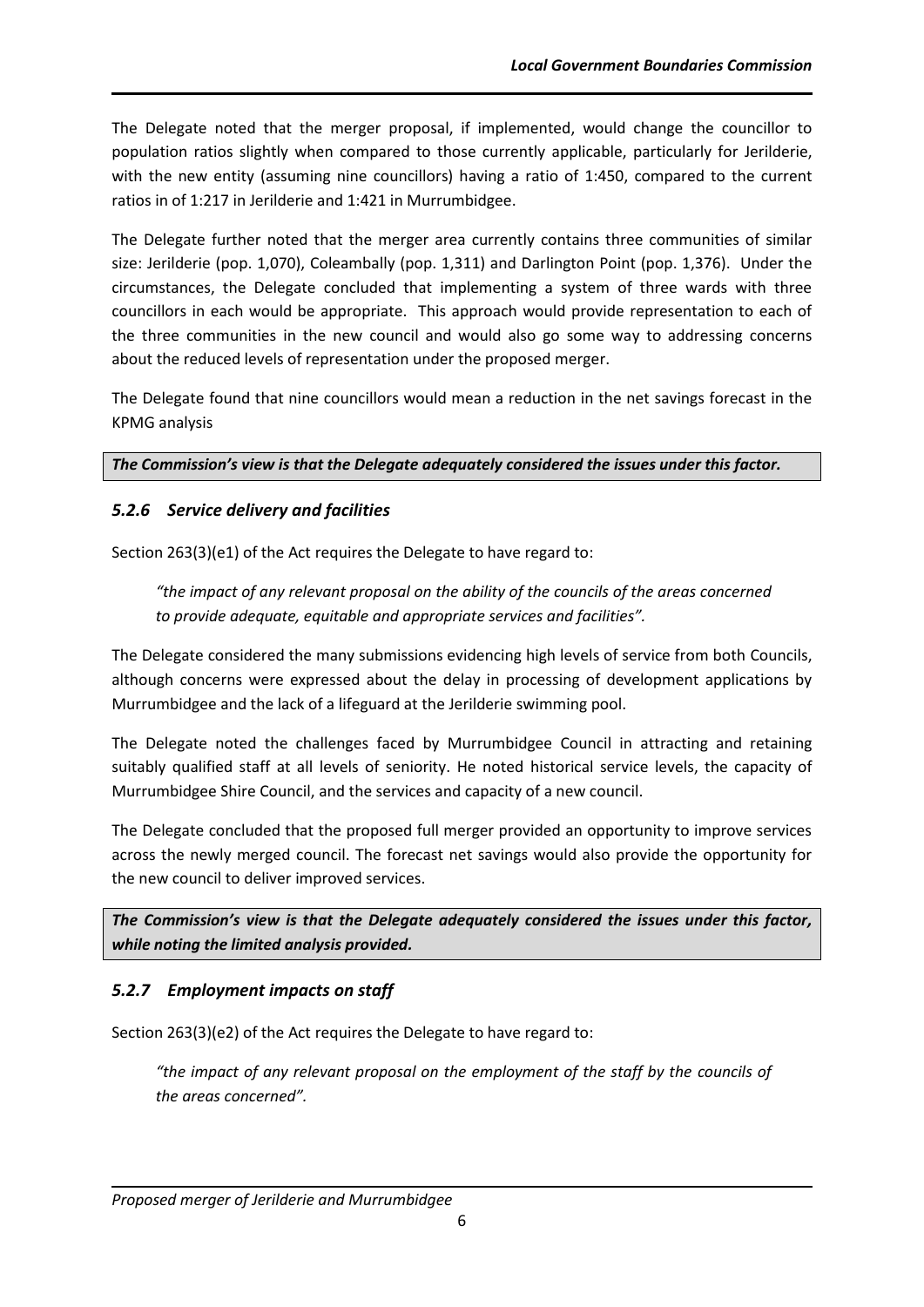The Delegate noted some submissions raised concerns that the proposed merger would lead to a loss of jobs. However, he stated that since all three towns in the area have populations less than 5,000, the employment protections of the Act would apply.

The Delegate concluded that the proposed merger should have positive employment impacts for the region. The new larger council would also be more likely to attract skilled people to fill any future vacant positions. This will bring skilled people to the region; some of these will be likely to bring a family and the associated positives this brings to these small communities.

## *The Commission's view is that the Delegate adequately considered the issues under this factor.*

# *5.2.8 Rural impacts*

Section 263(3)(e3) of the Act requires the Delegate to have regard to:

*"the impact of any relevant proposal on rural communities in the areas concerned".*

The Delegate noted that Jerilderie Shire Council submitted that it is investigating the potential for expanded services in RMS and other contract work such as private and tendered works, RMS first responder services, and assistance for the Rural Fire Service. Jerilderie Shire Council submitted that the expansion of these activities under the merger proposal is likely to lead to additional employment opportunities positively affecting rural communities and business. The Delegate also noted some submissions which suggested that the proposal will have positive impacts on rural communities such as offsetting the issue of rural decline and bringing skills and more employment opportunities to the area.

The Delegate noted that Murrumbidgee Shire Council conducted a community poll, with 51% of respondents strongly disagreeing that the merger would benefit the Murrumbidgee community.

The Delegate concluded there would be positive rural impacts with the new merged council. The forecast savings should mean the merged council would be able to provide better services to its rural communities.

#### *The Commission's view is that the Delegate adequately considered the issues under this factor.*

# *5.2.9 Wards*

Section 263(3)(e4) of the Act requires the Delegate to have regard to:

*"in the case of a proposal for the amalgamation of two or more areas, the desirability (or otherwise) of dividing the resulting area or areas into wards".*

Murrumbidgee Shire is currently divided into two wards, while Jerilderie Shire does not have wards.

The Delegate noted submissions broadly expressed that wards would provide an effective solution for a merged council due to the distinct and comparable townships and the associated specific knowledge required by councillors.